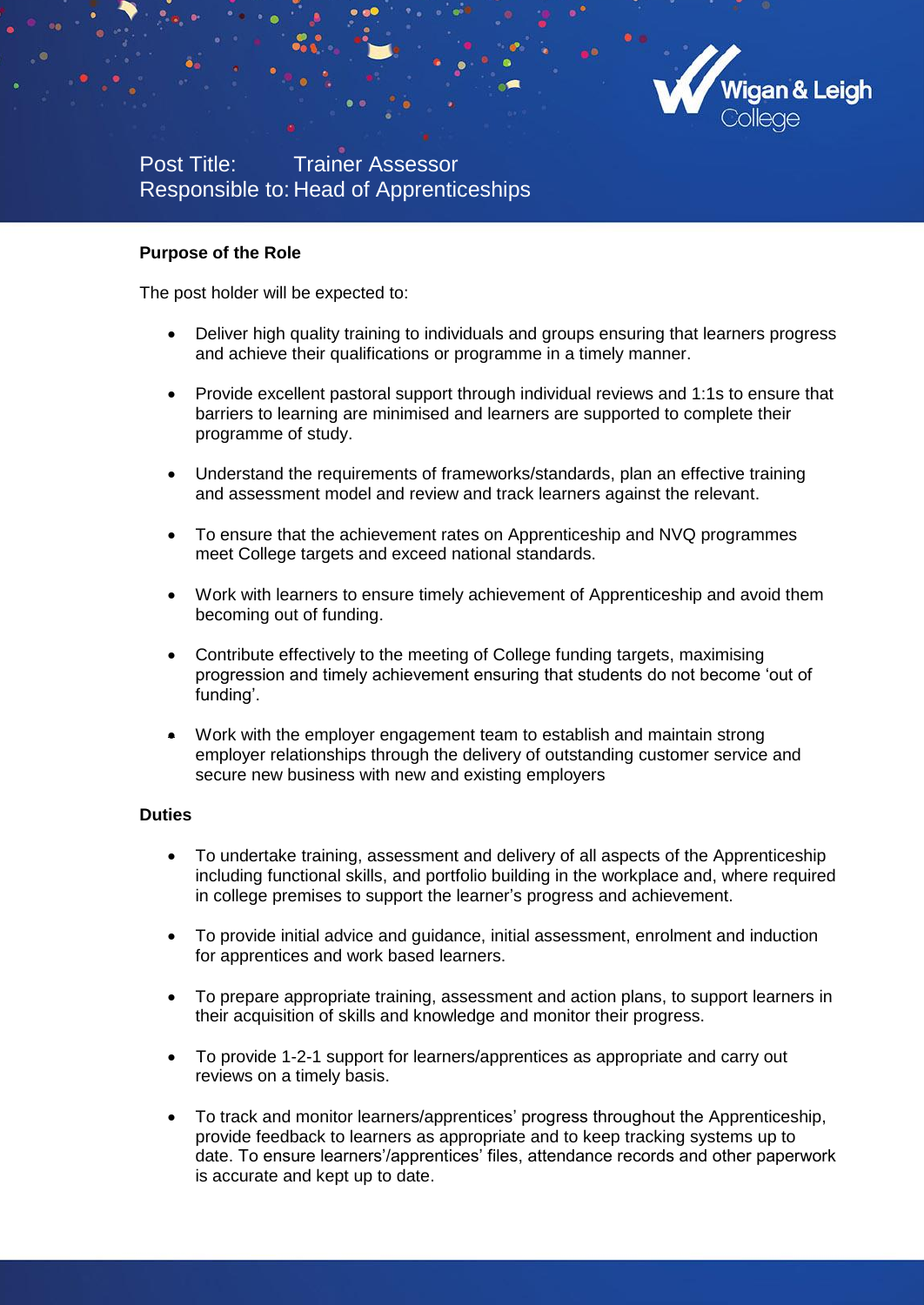- To keep learner, employer and other staff informed of learner progress and ensure all contribute to the plan of action which ensure learners timely success.
- To ensure relevant learner/apprentices' data is accurate, complete and passed to MIS in a timely way and in accordance with the College's quality system. This to include withdrawals; transfers; assessment and examination results; ALS returns; updating of information held in the College information system to enable the tracking of learner progress on a real time basis.
- To provide summary reports of learners'/apprentices' progress to Quality Assurance Leaders as required. To ensure adherence to both College and Awarding Bodies' policies and quality processes.
- To prepare and organise arrangements and documentation, including learners' portfolios for IV and EV moderator visits. To carry out IQA duties where appropriate and to attend IV and EV visits as required.
- To form positive relationships with employers to ensure employer fully understands the training programme and any involvement expected from the employer and to generate new business.
- To undertake health and safety appraisals of workplaces and to ensure learns are aware of Health and Safety policies and regulations related to the workplace facilities, machinery and other physical resources and know how to keep themselves safe.
- To be involved in the development of new programmes in response to employer demands and sector changes.
- Be accountable, but manage own time effectively and update Outlook calendar in line with organisation's procedures.
- To take an active part in exhibitions and events and any other marketing opportunities, in liaison with the Marketing Team.
- To be responsible for an agreed workload or targets and to ensure performance targets are met and participate in the college's appraisal process.
- To attend and contribute to regular team meetings.
- To be responsible for own continuous professional development by keeping up to date with current development relating to vocational qualifications, internal and external verification requirements, participating in College staff development events as appropriate and maintaining up to date vocational skills.
- To work with or develop links with other College curriculum teams where appropriate.
- To support work-based assessors through A units.
- To contribute and promote safeguarding at all times, to ensure the safety and security of Children, young people and vulnerable adults.